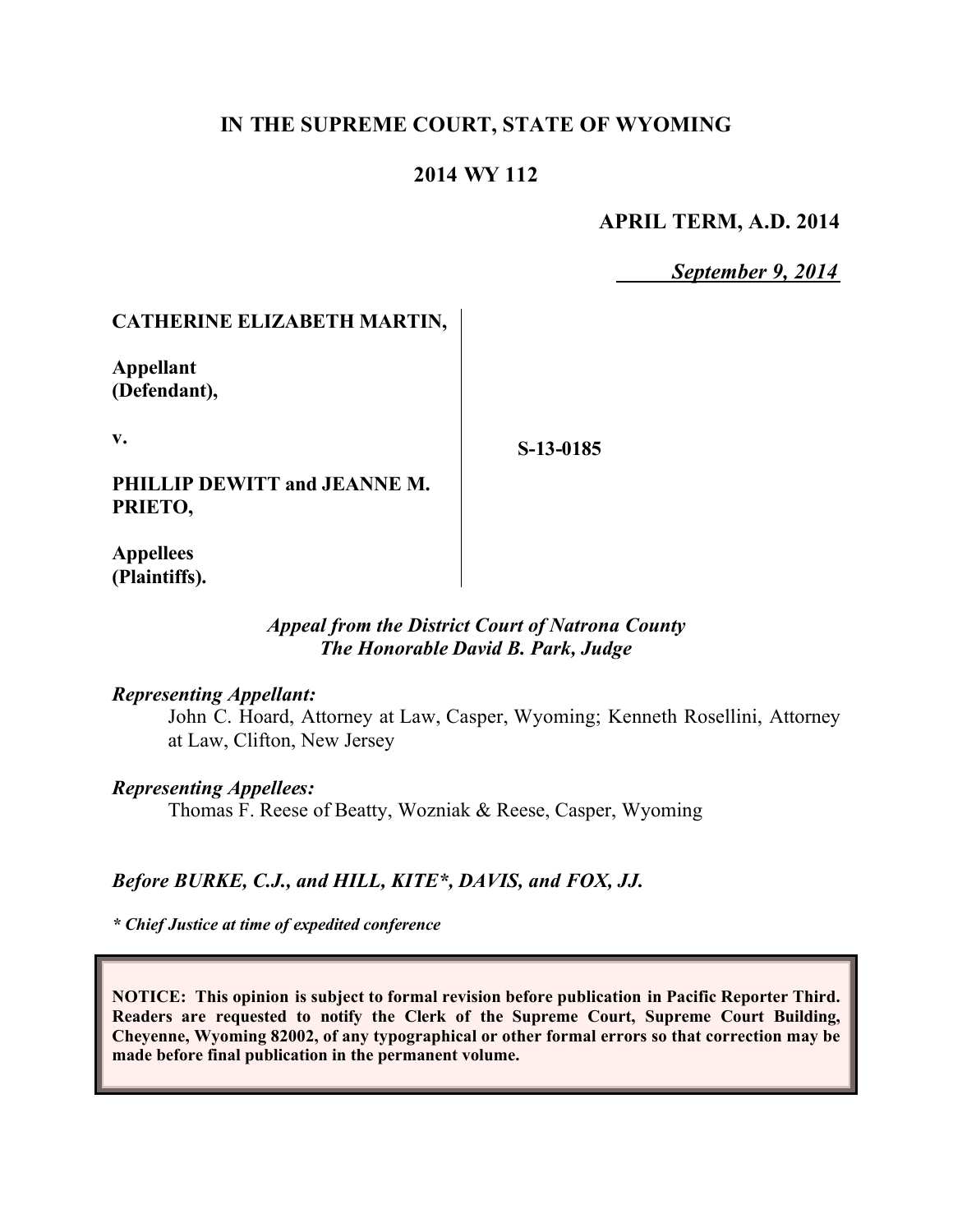### **DAVIS**, Justice.

[¶1] Appellant Catherine Martin contends that the district court committed errors relating to the partition sale of a property she owned as a tenant in common with two relatives. Appellant focuses her appeal on a judgment determining that she had exclusive possession of the property and owed the other tenants in common rent, as well as an order approving public sale of the property pursuant to Wyo. Stat. Ann. § 1-32-101 *et seq.* (LexisNexis 2013). We affirm.

#### **ISSUES**

[¶2] 1. Did the district court err in finding that Appellant possessed the property exclusively without the consent and agreement of the other cotenants and ousted them from it?

2. Did the evidence support the district court's findings as to the amount of rent Appellant owed?

3. Can a party to a partition action purchase the property at a public auction under Wyo. Stat. Ann. § 1-32-111, and if so, can he bid in the value of his interest in the property and part of a judgment rather than paying cash for it?

4. Is a tenant in common who occupies the property entitled to a homestead exemption under Wyo. Stat. Ann. 1-20-101 *et seq.* (LexisNexis 2013) when it is sold as the result of partition?

### **FACTS**

[¶3] Appellant and Appellees Phillip DeWitt and Jeanne Prieto are tenants in common of a single family home in Casper, Wyoming. Appellees filed a petition for partition, and they also claimed that Appellant owed them rent for her exclusive use of the property. Appellant answered and counterclaimed for partition as well.

[¶4] A bench trial was held to determine whether Appellant had ousted the other two tenants in common and owed them rent. Several witnesses evidently testified, but the trial was not reported and therefore no transcript exists for our review. Appellant filed a statement of what she claimed was the evidence presented, and Appellees responded, disagreeing in material respects as to what had been developed in the hearing. The court did not settle and approve the statement as required by Wyoming Rule of Appellate Procedure 3.03, which sets forth the mandatory procedure to establish an accurate record of the evidence for appellate review: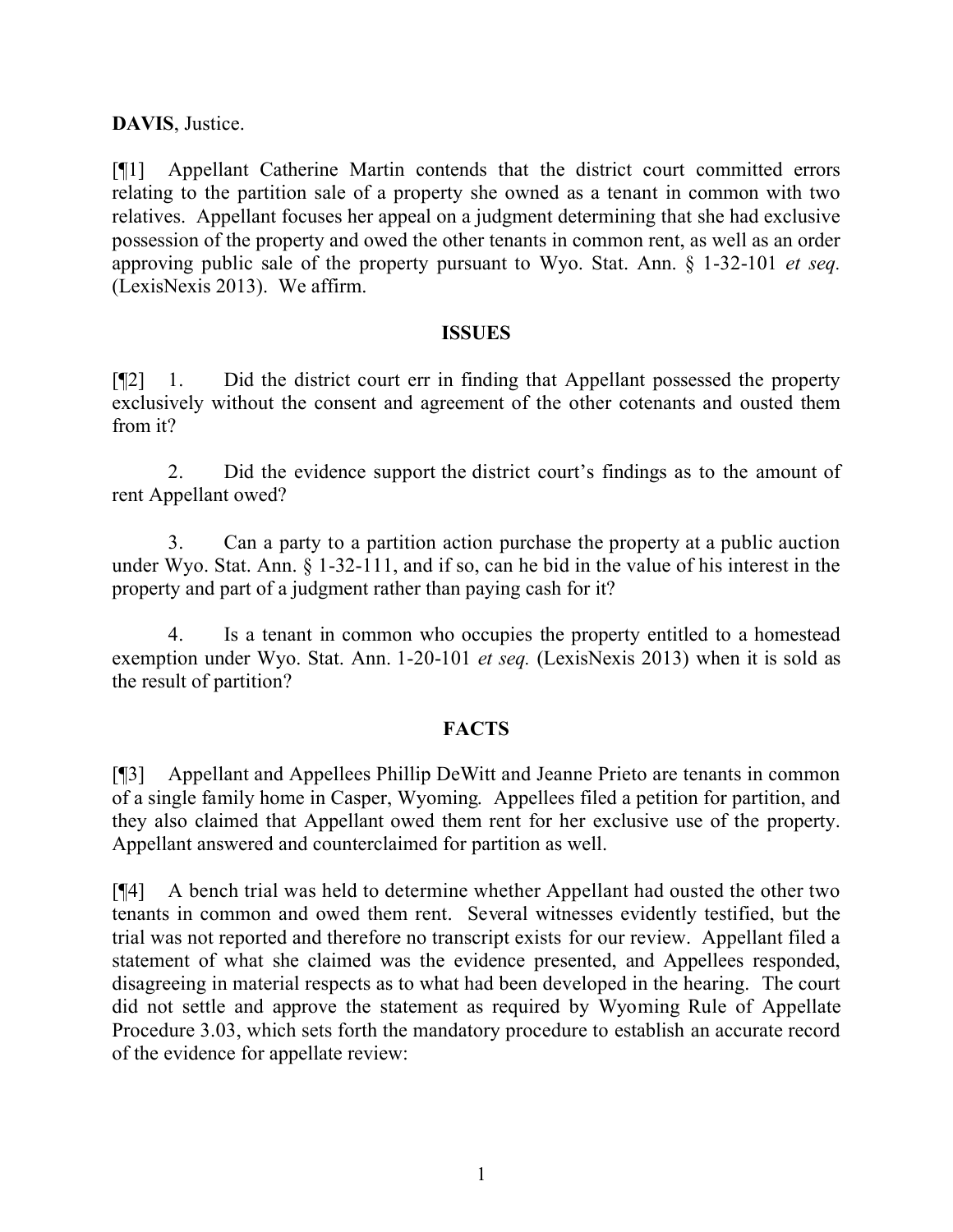If no report of the evidence or proceedings at a hearing or trial was made, or if a transcript is unavailable, appellant may prepare a statement of the evidence or proceedings from the best available means including appellant's recollection. The statement shall be filed and served on appellee within 35 days of the filing of the notice of appeal. Appellee may file and serve objections or propose amendments within 15 days after service. *The trial court shall, within 10 days, enter its order settling and approving the statement of evidence, which shall be included by the clerk of the trial court in the record on appeal.*

W.R.A.P. 3.03 (emphasis added). We have explained that the rule "clearly requires trial court approval of a statement before it can properly be considered settled and become part of the record." *Nw. Bldg. Co., LLC v. Nw. Distrib. Co., Inc.*, 2012 WY 113, ¶ 31, 285 P.3d 239, 247 (Wyo. 2012) (quoting *TOC v. TND*, 2002 WY 76, ¶ 3 n.1, 46 P.3d 863, 867 n.1 (Wyo. 2002)). Because the district court did not settle Appellant's statement of the evidence, it cannot be considered in this appeal. *Maynard v. Maynard*, 585 P.2d 1201, 1202 (Wyo. 1978) (per curiam).

[¶5] When there is no transcript of the trial proceedings or a settled statement of the evidence, we accept the trial court's findings as the only basis for deciding issues pertaining to the accuracy of those findings or the sufficiency of the evidence. *Golden v. Guion*, 2013 WY 45, ¶ 4, 299 P.3d 95, 96 (Wyo. 2013); *Barrett-Oliver v. Quast*, 2013 WY 71, ¶ 10, 302 P.3d 909, 912 (Wyo. 2013). "In the absence of anything to refute them, we will sustain the trial court's findings, and we assume that the evidence presented was sufficient to support those findings." *Golden*, ¶ 4, 299 P.3d at 96.

[¶6] Since this Court has been provided neither a transcript of the trial nor a settled statement of the evidence, we accept the following findings the district court included in its judgment:

### FINDINGS OF FACT

1. The parties own the house at [], Casper, Wyoming.

2. The parties have agreed to partition and a separate order has been entered concerning partition. That order is incorporated herein by reference.

3. The issues before the Court in the trial were whether Defendant had exclusively possessed the house at [], and if so what rent does the Defendant owe.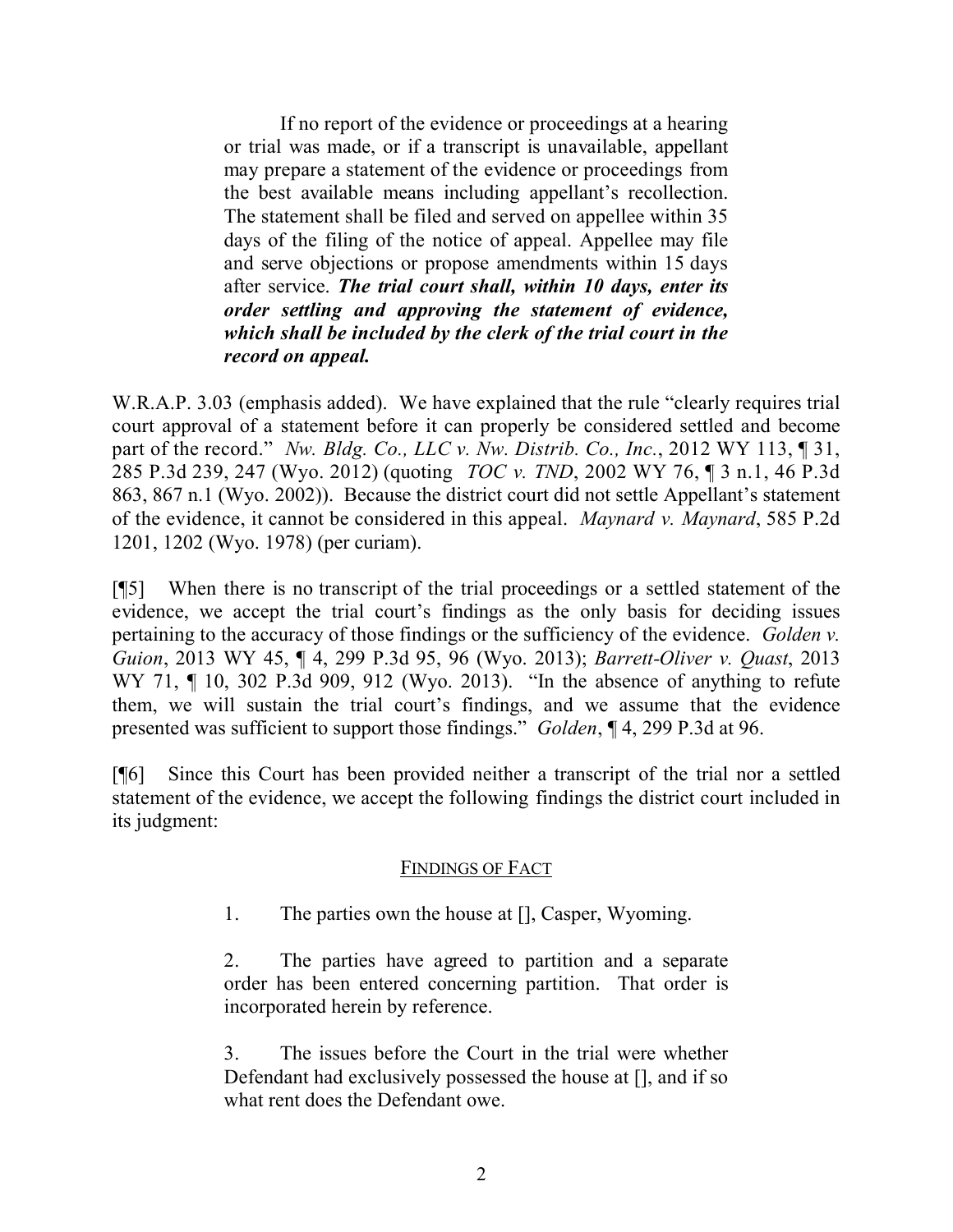4. It was undisputed that the residence at [] is a single family residence.

5. It was undisputed that the Plaintiffs, Prieto and Dewitt and the Defendant, Ms. Martin, do not have a good relationship and could not reside in the same residence.

6. It was undisputed that Ms. Martin moved into the home at  $\lceil \cdot \rceil$  in June of 2008 and spent seven months of 2008 there.

7. It was undisputed that at least one of the Plaintiffs repeatedly asked the Defendant to either pay rent or move out of the residence at [].

8. It was undisputed that the Defendant resided in the residence at [] from January to August of 2009, for a total of eight months in 2009.

9. It was undisputed that the Defendant moved back into the residence at [] in July of 2010 and has stayed there through the end of February, 2011, for a period of another eight months.

10. During all of this time period it was undisputed that at least one of the Plaintiffs repeatedly asked the Defendant to either leave the residence or pay rent.

11. The value of rent for the home at [] was undisputed. It was testified that for the seven months in 2008 the value of rent for the house is \$1800 per month, so that the Defendant should have paid the Plaintiffs 2/3 of that amount, or \$1200 per month for a total of \$8400 for her exclusive use in 2008.

12. For the remaining 16 months (2009 through February 2011) the undisputed evidence was that the rental value was \$1200 per month, so that the Defendant should have paid Plaintiffs \$800 a month for 16 months, or a total of \$12,800.

13. The total amount of rent Defendant owes Plaintiffs is \$21,200.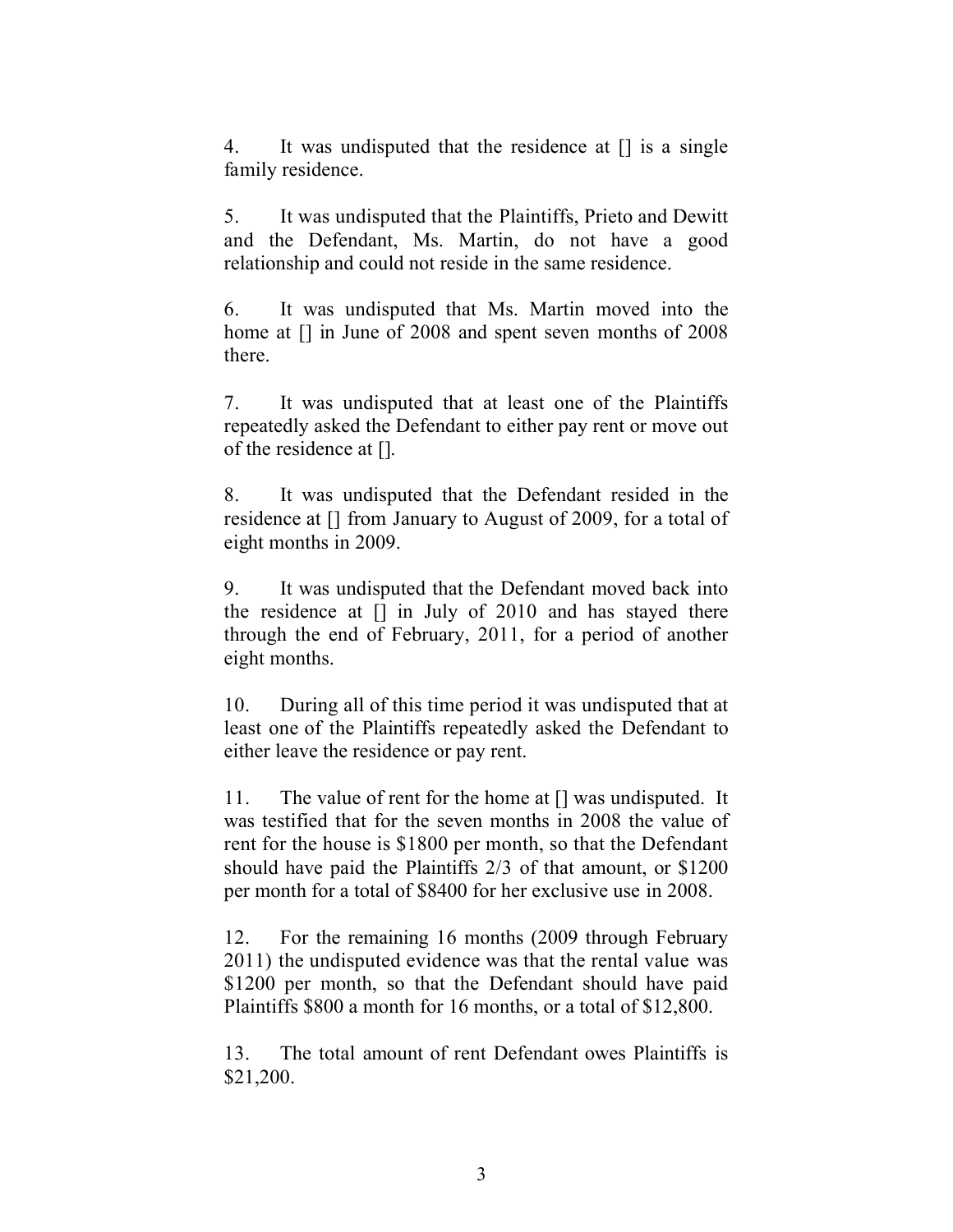14. Defendant admitted she paid no rent to Plaintiffs. She admitted the Plaintiffs have asked her repeatedly to vacate the property. She admitted the Plaintiffs tried to have her evicted. She admitted she changed the locks on the house. She admitted to having excluded agents of the Plaintiffs from the property.

[¶7] Based upon these findings of fact, the district court concluded as follows:

# CONCLUSIONS OF LAW

1. The Defendant had exclusive possession of this single family residence through her actions.

2. Since this is a single family residence when the Defendant moved into the house she took exclusive possession knowing that the other co-tenants could not live in this same house while she was living there.

3. The Defendant refused to vacate the property or to pay rent when asked by the Plaintiffs. She changed the locks. She excluded agents of the Plaintiffs from the property.

4. Each one of these acts of the Defendant establishes her exclusive possession of the property. As such, by her exclusive possession of the property she ousted the Plaintiffs from the property and must pay them a fair rental value for her use of the property.

Consistent with these findings and conclusions, the district court ordered Appellant to pay Appellees \$21,200, plus court costs and attorney fees.

[¶8] Commissioners were subsequently appointed to determine the value of the home as required by Wyoming's partition statutes, Wyo. Stat. Ann. § 1-32-101 *et seq.*<sup>1</sup> The commissioners determined the market value of the home to be \$70,000. *See* Wyo. Stat. Ann. § 1-32-109. In accordance with § 1-32-110, the parties then had the opportunity to elect to purchase the property at the appraised value. They did not do so, however.

 $\overline{a}$ 

 $<sup>1</sup>$  As discussed more thoroughly below, the statutes provide for partition by allotment (one tenant may buy</sup> the others out) or by sale and distribution of the proceeds if the property cannot be partitioned in kind (by dividing it among the tenants). Wyo. Stat. Ann. §§ 1-32-109, 110, 111. A single family urban residential dwelling obviously could not be partitioned in kind in most cases.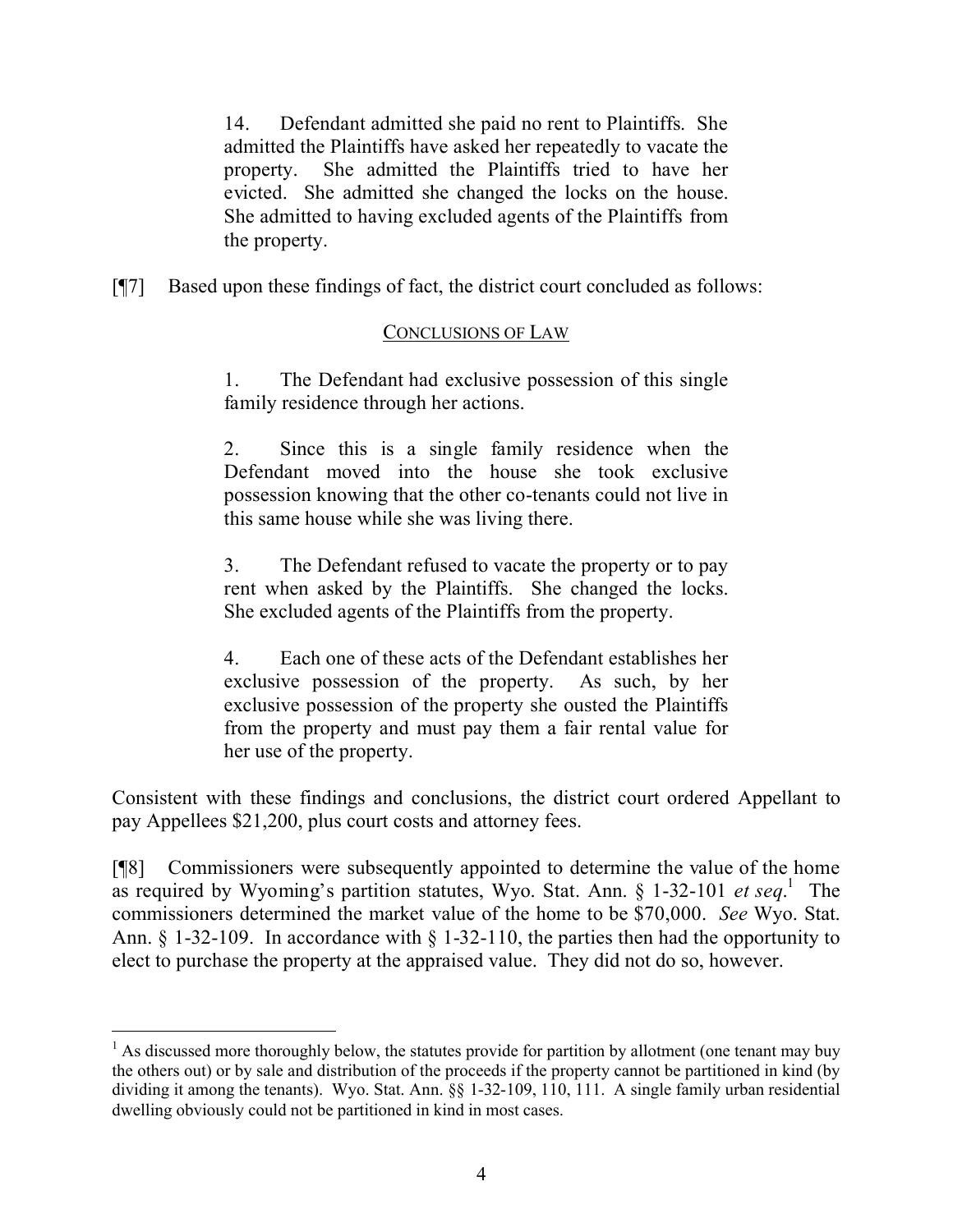[ $[$ [9] The district court then ordered a public auction pursuant to  $\S$  1-32-111. Appellees became the successful (and only) bidders by asserting their ownership interests in the property (two-thirds of \$70,000) rather than paying cash. The district court approved the sale. Appellant moved to set the order approving the sale aside, and she also sought a homestead exemption under Wyo. Stat. Ann. § 1-20-101. If she was entitled to the exemption, she would have received \$20,000, regardless of the judgment for rent.

[¶10] The district court vacated its order approving the partition sale because it had not approved the use of the value of Appellees' interests in the property as payment when the sale was conducted. It denied Appellant's claim to a homestead exemption because the partition sale was not a forced sale, relying on *Osborn v. Warner*, 694 P.2d 730 (Wyo. 1985).

[¶11] Appellees then moved the district court for a new order of public sale that allowed them to apply the value of their ownership interests as tenants in common and the value of their judgment for rent toward a bid on the property, which would also determine that Appellant would not receive funds from the proceeds of sale based upon a homestead exemption. The court granted the motion and entered a new order of public sale of the property which provided that Appellees could "bid their 2/3 security interest amount and their base judgment amount in lieu of cash at the public sale of this property, if theirs is the highest and best bid."

[¶12] Appellees were again the highest bidders at the second public sale with a bid of \$50,000, which consisted of the value of their interests in the property and a portion of the \$21,200 judgment for rent. In other words, no money changed hands. The district court approved the sale. It ordered the sheriff to issue and deliver a deed to Appellees and to:

> make distribution of the sale proceeds as follows:  $\frac{1}{2}$  to Phillip DeWitt; ½ to Jean M. Prieto. The 1/3 share which would have gone to Catherine Martin is split equally between Phillip DeWitt and Jeanne M. Prieto to satisfy a portion of the judgment rendered April 11, 2011 against Defendant Catherine Elizabeth Martin in the amount of \$21,200.00, plus costs.

[¶13] Appellant timely perfected this appeal.

# **DISCUSSION**

# *Exclusive Possession and Ouster of Cotenants*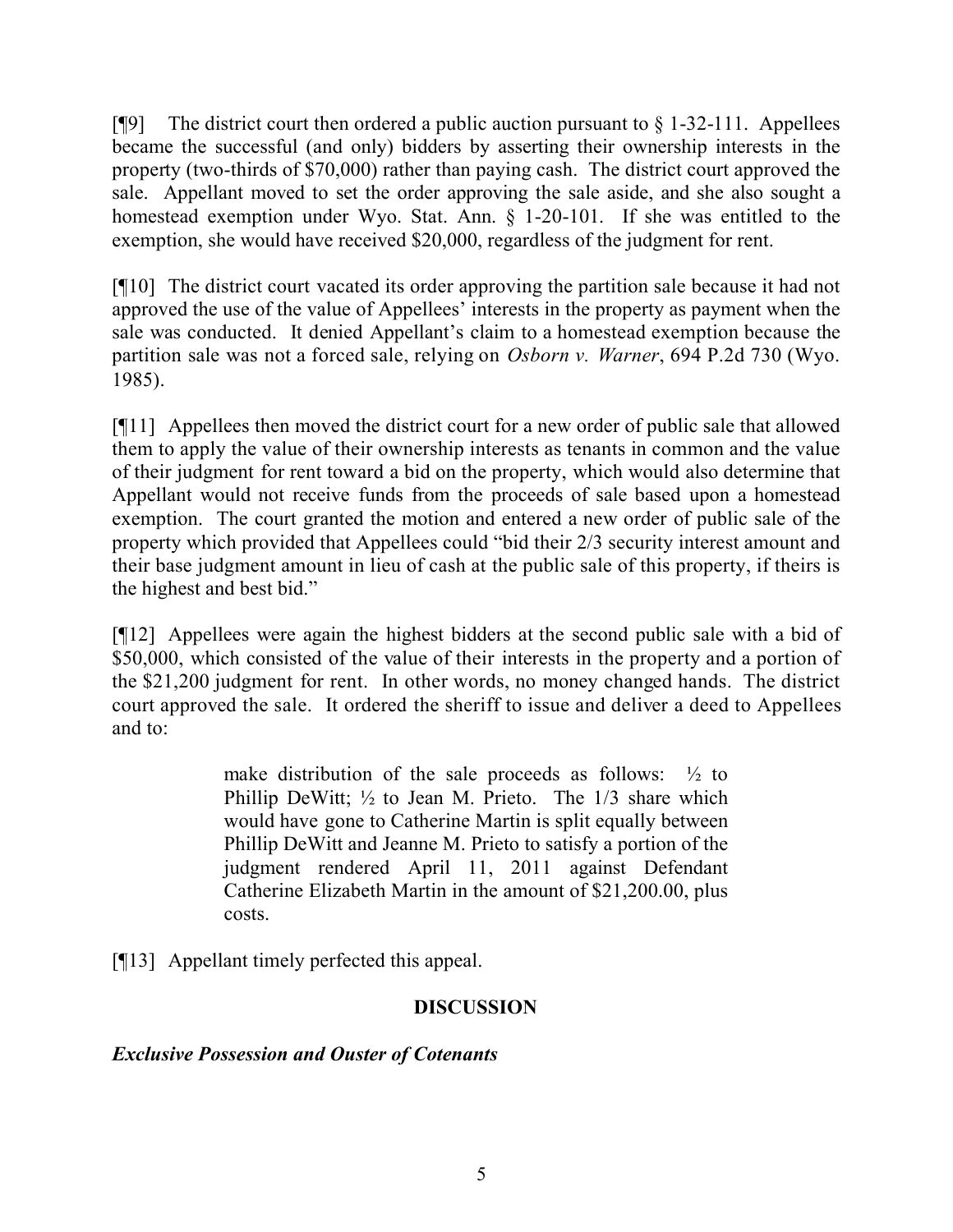[¶14] After a bench trial, the district court concluded that Appellant was at certain times in exclusive possession of the property, that she ousted the other tenants in common by her conduct, and that she was consequently liable to them for rent. *See supra*, ¶ 7. Appellant asserts that the district court erred, arguing that the fact that she occupied the property does not mean that she ousted the Appellees. Having reviewed this conclusion of law *de novo* in light of the district court's findings*,* we disagree. *See Helm v. Clark*, 2010 WY 168, ¶ 6, 244 P.3d 1052, 1056 (Wyo. 2010).

[¶15] "Tenancy in common is characterized by possession or *the right to possession* of the common property." *Osborn*, 694 P.2d at 733. "Mere possession and use of the entire property by one cotenant is not an ouster . . . so long as the other cotenants remain voluntarily out of possession, and are not kept out of possession by the acts of the possessor-tenant." *Id.* (citations omitted). However, one tenant in common has no right to exclusively possess the property against another cotenant without consent or an agreement to that effect. 20 Am. Jur. 2d *Cotenancy and Joint Ownership* §§ 41-42. As one authoritative secondary source explains:

> . . . An ouster is an express denial of the title and right to possession of the fellow tenant, brought home to the latter openly and unequivocally. Denial of access to a cotenant may be an ouster.

A determination of whether there has been an ouster or exclusion of one cotenant by another depends largely on the circumstances of the particular case; so-called "exclusive possession" may amount merely to sole possession without the actual ouster or exclusion of anyone or a denial or invasion of the rights of other cotenants.

20 Am. Jur. 2d *Cotenancy and Joint Ownership* § 50.

[¶16] When a tenant in common has ousted cotenants from the property, she must answer for the value of her use and occupation. 20 Am. Jur. 2d *Cotenancy and Joint Ownership* §§ 48-50; *see also Clarke v. Boysen*, 39 F.2d 800, 808 (10th Cir. 1930) ("Where a tenant in common wrongfully excludes his cotenant from the common property and holds and claims it adversely to his cotenant, he is liable to his cotenant for the latter's proportionate share of the reasonable rental value of the property, during the period of such occupancy."). "A cotenant in possession of the property, claiming adversely to his or her cotenants, may be charged either on the basis of rent received or of rental value, whichever is greater." 20 Am. Jur. 2d *Cotenancy and Joint Ownership* § 49.

[¶17] Because there is no transcript of the trial proceedings or a settled statement of the evidence, we must base our decision on the district court's findings of fact. *Golden*, ¶ 4,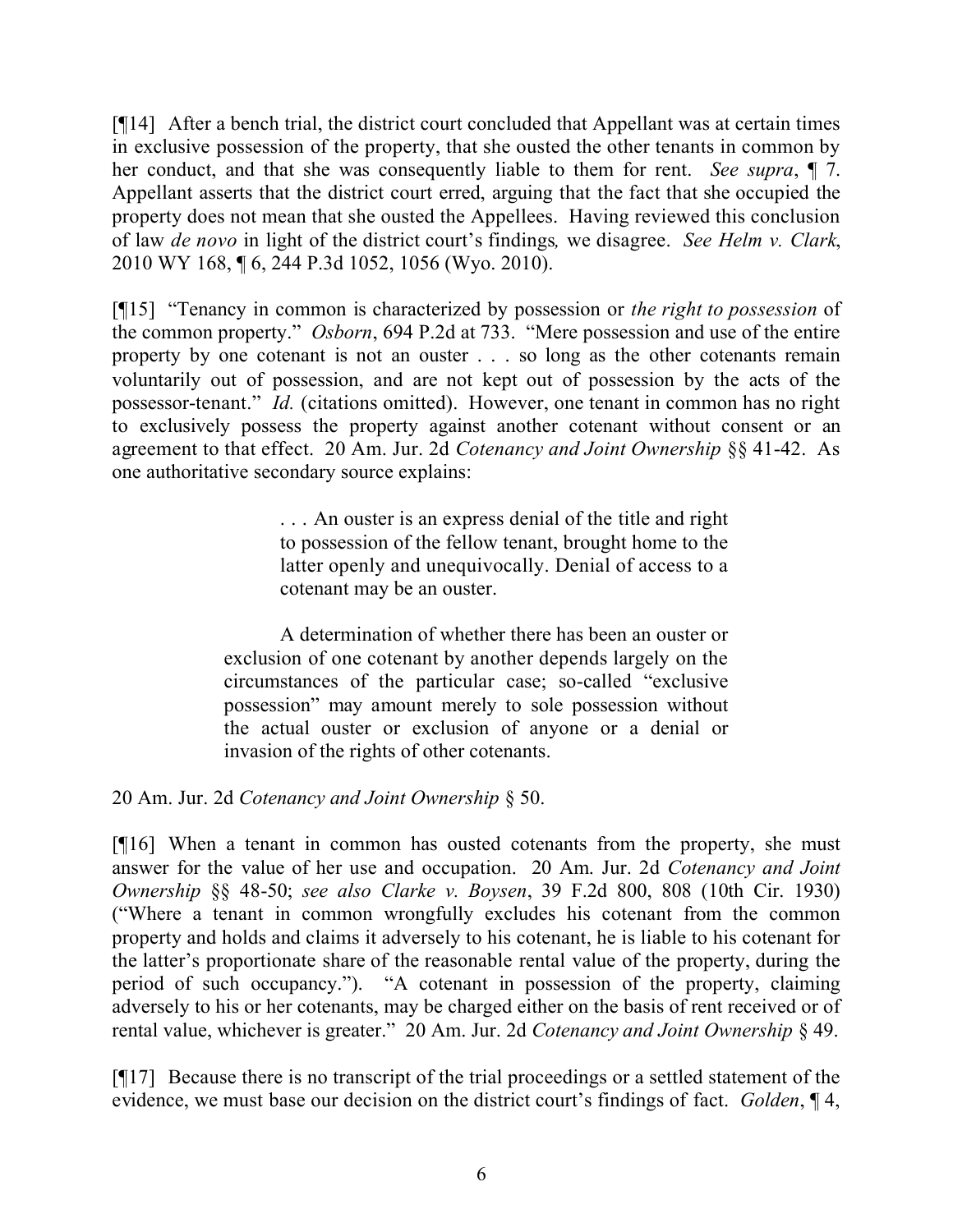299 P.3d at 96. After careful review, we are convinced that these findings, *see supra*, ¶ 6, are sufficient to support its conclusion that Appellant had exclusive possession of the property through her actions, and that she ousted the cotenants from the property. The district court found implicitly that Appellees did not consent or agree to Appellant's exclusive occupancy of the property for the period of time during which it awarded rent because they asked her to move out or pay rent. Moreover, it found sufficient additional acts amounting to ouster because the property could not be occupied by all tenants (who did not get along), because Appellant declined to move out or pay rent, because she resisted efforts to evict her, because she changed locks on the house, and because she excluded Appellees' agents who were trying to sell the property.

[¶18] Therefore, the district court properly held that Appellant ousted the cotenant Appellees and must pay them the fair rental value for the time she exclusively occupied the property.

### *Amount of Rent Owed*

[¶19] Appellant claims that the evidence does not support the district court's award of rent. We can summarily dispose of this issue. We reiterate that there is no transcript or settled statement of the evidence, and "[i]n the absence of anything to refute the [district court's findings] . . . we assume that the evidence presented was sufficient to support those findings." *Golden*, ¶ 4, 299 P.3d at 96; *Barrett-Oliver*, ¶ 10, 302 P.3d at 912.<sup>2</sup>

[¶20] In the absence of a transcript or statement of the evidence against which to test them, we cannot find the district court's findings to be clearly erroneous. *See Helm*, ¶ 6, 244 P.3d at 1056 ("Findings of fact will not be set aside unless they are clearly erroneous."). Accordingly, we uphold the district court's findings that:

- The value of rent for the seven months in 2008 is \$1,800 per month, so that the Appellant should have paid the cotenants 2/3 of that amount, or \$1,200 per month for a total of \$8,400 for her exclusive use in 2008.
- For the remaining sixteen months—2009 through February 2011—the rental value was \$1,200 per month, so that Appellant should have paid the cotenants \$800 a month for sixteen months, or a total of \$12,800.
- The total amount of rent Appellant owed the cotenants is \$21,200.

# *Purchase at Public Auction*

 <sup>2</sup> Error can be predicated upon an inconsistency between a court's findings and its award even in the absence of a transcript. *Walker v. Walker*, 2013 WY 132, ¶¶ 46-48, 311 P.3d 170, 180 (Wyo. 2013). There is no such inconsistency in this case.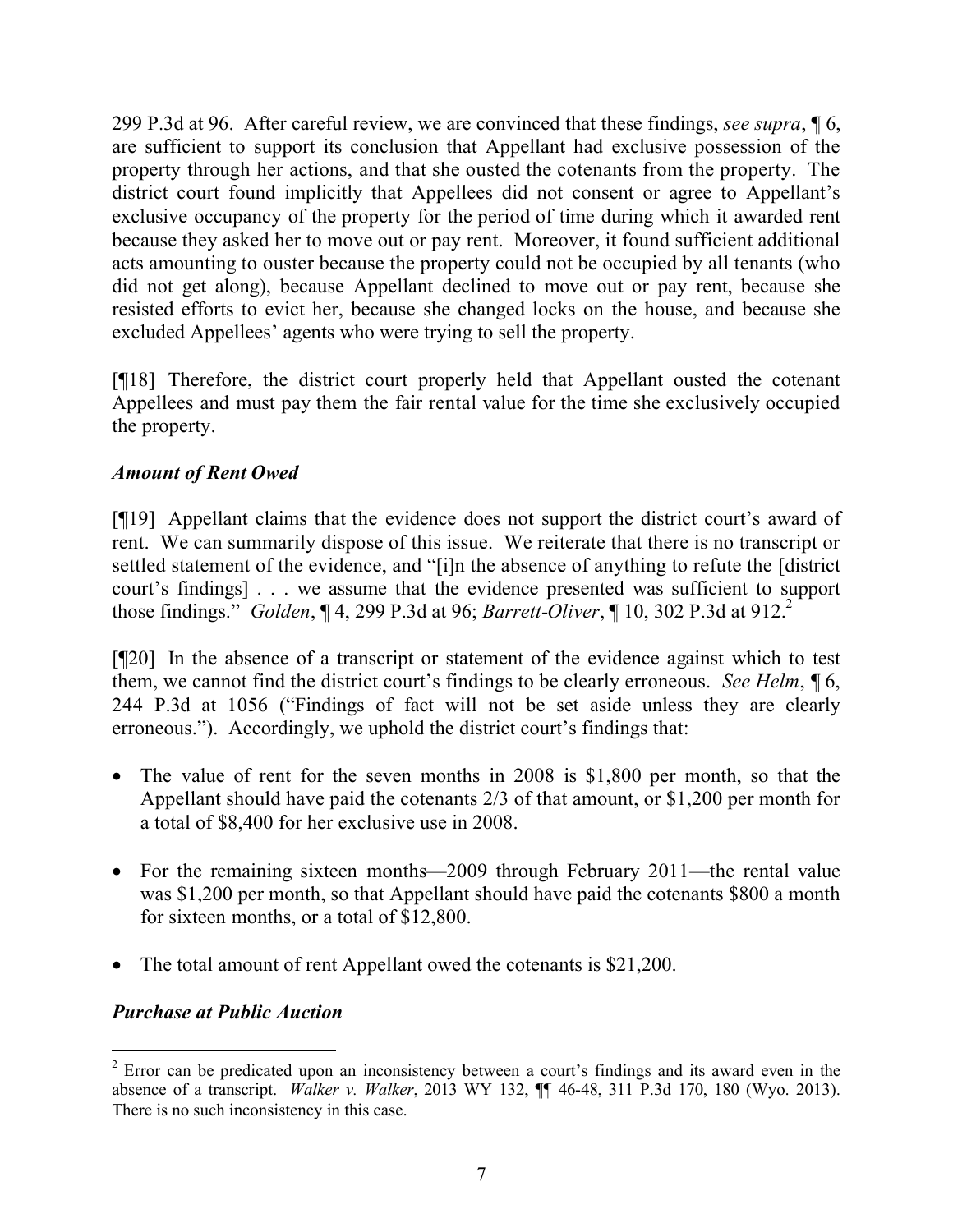[¶21] In her third issue, Appellant contends that the cotenant Appellees could not purchase the property at a public sale and that the district court erred in concluding otherwise. She argues that an election to buy at the appraised value under  $\S$  1-32-110 is the exclusive means by which coparceners can purchase partitioned property. This issue requires us to interpret Wyoming's partition statute. Statutory interpretation is also a question of law, and thus our standard of review is *de novo*. *McTiernan v. Jellis*, 2013 WY 151, 13, 316 P.3d 1153, 1156 (Wyo. 2013).

[¶22] "Sections 1-32-101 *et seq.* set forth the procedures for partitioning real property between tenants in common or coparceners." *Hutchins v. Payless Auto Sales, Inc.*, 2004 WY 22, ¶ 13, 85 P.3d 1010, 1013 (Wyo. 2004); *see, e.g., Field v. Leiter*, 16 Wyo. 1, 34- 46, 90 P. 378, 384-90 (1907) (extensively examining the law relating to partition). When the property cannot be divided in kind without causing manifest injury to its value, the partition statute affords the parties an opportunity to elect to purchase the property at the value appraised by the commissioners. *Hutchins*, ¶ 13, 85 P.3d at 1013; Wyo. Stat. Ann. §§ 1-32-109 & 110. "If no election to take the estate at the appraised value is made, at the instance of a party the court may order the sale thereof at public auction by the sheriff who executed the writ of partition or his successor." Wyo. Stat. Ann. § 1-32-111. The statute then specifies how the sale must be conducted:

> All such sales shall be made at the courthouse unless the court for good cause directs it to be made on the premises. The sale shall be conducted in all respects as a sale upon execution except that it is not necessary to appraise the estate. The estate shall not be sold for less than two-thirds (2/3) of its appraised value as returned by the commissioners. Unless the court directs for good cause the entire payment to be made in cash, the purchase money is payable one-third  $(1/3)$  on the day of sale, one-third  $(1/3)$  in one (1) year and one-third  $(1/3)$ in two (2) years, with interest.

Wyo. Stat. Ann. § 1-32-112.

[¶23] In interpreting statutes, we seek to determine the intent of the drafters, and we begin our quest by examining the ordinary and obvious meaning of the words employed according to their arrangement and connection. *Powder River Basin Res. Council v. Wyo. Oil and Gas Conservation Comm'n*, 2014 WY 37, ¶ 19, 320 P.3d 222, 228 (Wyo. 2014). When a statute is sufficiently clear and unambiguous, we give effect to the plain and ordinary meaning of the words used, and we need not invoke our longstanding rules of statutory construction. *Id.*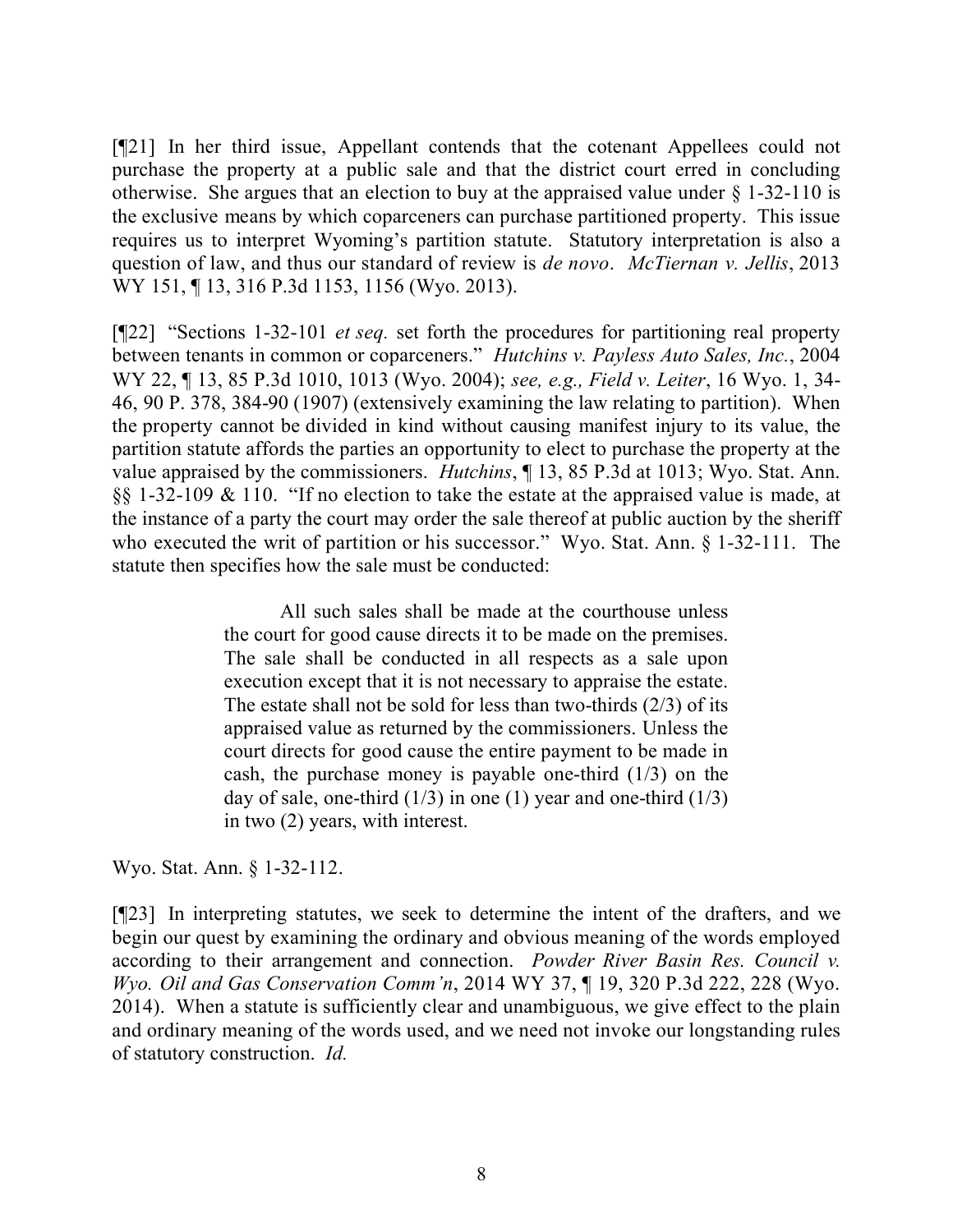[¶24] The plain and ordinary language contained in the provisions of the partition statute confirms that the district court did not err in allowing the Appellees to purchase the property at the public auction. A reasonable construction convinces us that an interested party to a partition action is not precluded from bidding at the public sale even though he did not elect to take the property for its appraised value as provided in § 1-32-109. Several reasons support our conclusion.

[ $[$ 25] Appellant correctly points out that  $\S$  1-32-109 provides that one coparcener may pay the other owners the appraised value of their interests as determined by the commissioners. This allows a coparcener an opportunity to purchase the property without having to compete at public sale. On the other hand, he is required to pay the full appraised price of the other coparceners' interests.

[¶26] Section 1-32-111 provides for a "public auction" if one of the coparceners does not elect to purchase the property for the appraised value. The term "public" used in § 1-32-111 is defined as "[o]pen or available for all to use, share, or enjoy." Black's Law Dictionary 1422 (10th ed. 2014). Parties to a partition action fall within this definition. Furthermore, "[t]he sale shall be conducted in all respects as a sale upon execution." Wyo. Stat. Ann. § 1-32-112.

[¶27] The statute that allows for sale on execution in a mortgage foreclosure states that no property can be sold unless "[t]he foreclosing mortgagee, judgment creditor, other foreclosing lienor or an authorized agent of the foreclosing party is present at the sale or has previously waived to the sheriff conducting the sale the right to appear and bid at the sale." Wyo. Stat. Ann. § 1-18-101(iii) (LexisNexis 2013). Because the partition statute expressly says that a sale should be conducted the same way as a sale upon execution, this Court can only conclude that the parties to a partition action can likewise bid at the public sale. "We presume that the legislature has acted in a thoughtful and rational manner with full knowledge of the law when it enacts a statute." *Harmon v. Star Valley Med. Ctr.*, 2014 WY 90, 147, 331 P.3d 1174, 1187-88 (Wyo. 2014). Had the legislature wanted to prevent parties to a partition action from bidding at public auction and limit them to taking the property for the full appraised value of the other parties' interests, it could easily have used language sufficient to do so, but it instead chose not to narrow the field of potential bidders.

[ $[28]$ ] A coparcener who does not take the property under § 1-32-109 takes a risk that a member of the public may pay more than he can or will at public auction, but that would only result in more being paid to each tenant in common. On the other hand, at a minimum, the coparcener must only pay the other owners their proportionate share of two-thirds of the value of the property at public sale. We see no reason that the legislature would want to require coparceners to pay more than the public.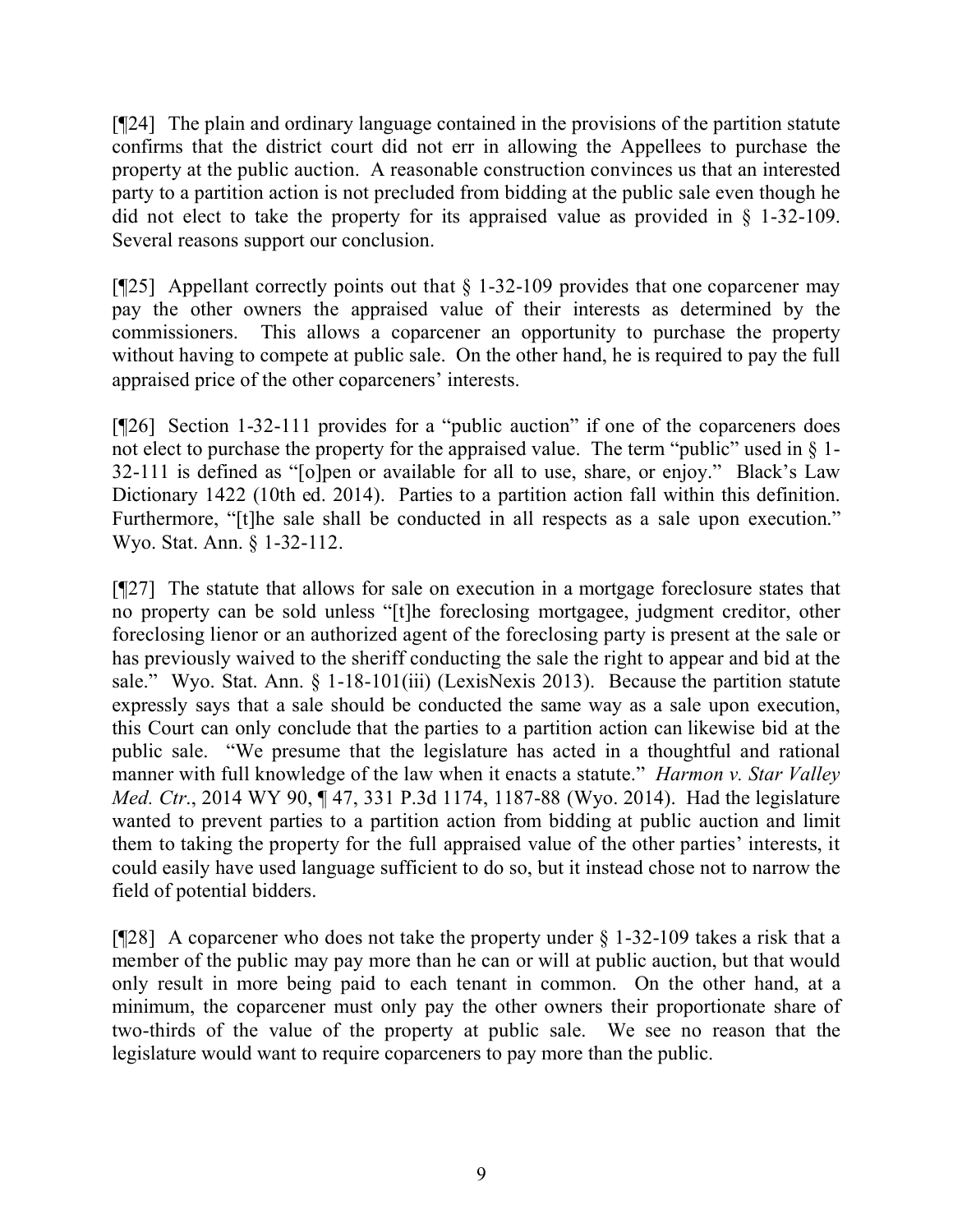[¶29] Appellant also asserts that there is nothing in the partition statute that allows her cotenants to bid in the value of their interests in the property toward the purchase price. We see the issue from the opposite perspective; that is, there is nothing in the statute to preclude them from doing so. Reading the provisions of Wyoming's partition statute *in pari materia*, we conclude that the district court did not err in allowing the Appellees to apply their respective interests in the property and a portion of the judgment for rent in the amount of  $$21,200$  to compose their successful bid of  $$50,000$ <sup>3</sup>

[¶30] The foregoing construction is supported by the alternative remedies Appellees had. They could have borrowed against their interests or somehow acquired \$50,000 to bring to the sale and paid it to the sheriff when they made their bid. They would have been entitled to receive the proportionate value of their interests by court order when the sale was approved. In addition, they could have obtained a writ of attachment or garnisheed the funds before or after judgment to pay the award for rent the court found they were owed. $4$  The district court would undoubtedly have ordered the funds paid to them, thus restoring their \$50,000 after a circuitous journey. We can perceive of no reason for the legislature to require coparceners who hold a judgment linked to the property against another tenant in common to navigate such a tortuous route to achieve the same result the district court attained with its direct and sensible order. The court did not err in ordering the public sale to be conducted as it did.

### *Homestead Exemption*

[¶31] Appellant contends that she is entitled to a homestead exemption in the amount of \$20,000 from the sale of the property. This would require Appellees to pay her that amount regardless of the value of their interests in the property and the value of the judgment they hold against her. She claims this exemption because she believes that the property was sold at a "forced sale." We disagree. Simply put, the partition sale was not a forced sale to satisfy the debt of a creditor.

[ $[$ ]<sup>32</sup>] Homestead rights are found in the Wyoming Constitution and in our statutes.<sup>5</sup> As is the case with statutes, interpretation and application of the Wyoming Constitution requires *de novo* review. *Harmon,* ¶¶ 15-16, 331 P.3d. at 1178. As already explained,

 $\overline{a}$ <sup>3</sup> Bidding in all or part of the judgment against the purchase price partially or completely satisfies the judgment, reducing or eliminating the obligation of the judgment debtor.

<sup>4</sup> *See* Wyo. Stat. Ann. §§ 1-15-103 through 107 (prejudgment attachment) and §§ 1-15-401 through 425

<sup>(</sup>prejudgment and post-judgment garnishment). 5 "Homestead rights have their origin in constitutional and statutory provisions and not in the common law, and such rights have been created to shelter the family and to provide it with a refuge from the stresses and strains of financial misfortune." 40 C.J.S. *Homesteads* § 2. "Homestead laws are a uniquely American institution, having their origins in the great debtor revolution of the era of 'Jacksonian Democracy.'" *Id.*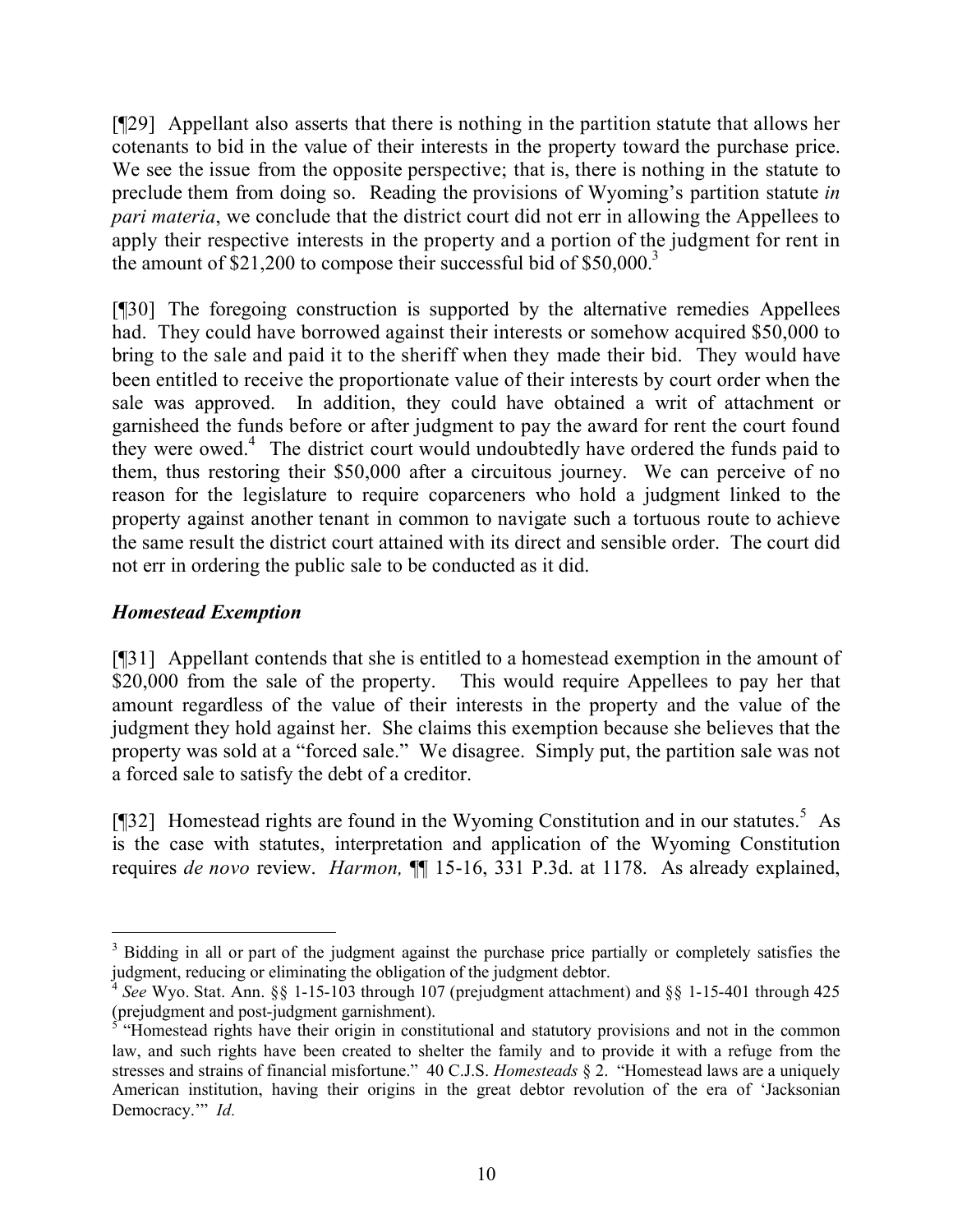we are guided primarily by the intent of the drafters, looking first to the plain and unambiguous language used to discern that intent. *Id.*

[¶33] Article 19, § 9 of the Wyoming Constitution, entitled "Exemption of homestead," states:

> **A homestead as provided by law shall be exempt from forced sale under any process of law**, and shall not be alienated without the joint consent of husband and wife, when that relation exists; but no property shall be exempt from sale for taxes, or for the payment of obligations contracted for the purchase of said premises, or for the erection of improvements thereon.

Wyo. Const. art. 19, § 9 (emphasis added). In turn, Wyoming's homestead statute provides in pertinent part:

> Every resident of the state is entitled to a homestead not exceeding twenty thousand dollars (\$20,000.00) in value, exempt from execution and attachment arising from any debt, contract or civil obligation entered into or incurred.

> > \* \* \*

(a) The homestead is only exempt as provided in W.S. 1-20- 101 while occupied as such by the owner or the person entitled thereto, or his or her family.

(b) When two (2) or more persons jointly own and occupy the same residence, each shall be entitled to the homestead exemption.

Wyo. Stat. Ann. § 1-20-101, 102 (LexisNexis 2013), respectively. "The public policy which is the basis for enactment of homestead laws is that the preservation of the home is of a greater social importance than payment of the debts of creditors." *Osborn*, 694 P.2d at 732.

[¶34] In *Osborn*, the tenants in common sought a partition of their property, as do the parties in this case. 694 P.2d at 731-32. We explained that "[t]enants in common have equal rights of possession and one cotenant cannot establish a homestead right as against the interests of other cotenants." *Id.* at 732; *see* 40 C.J.S. *Homesteads* § 43 ("[O]ne joint tenant or tenant in common cannot acquire such a homestead right as will prejudice his or